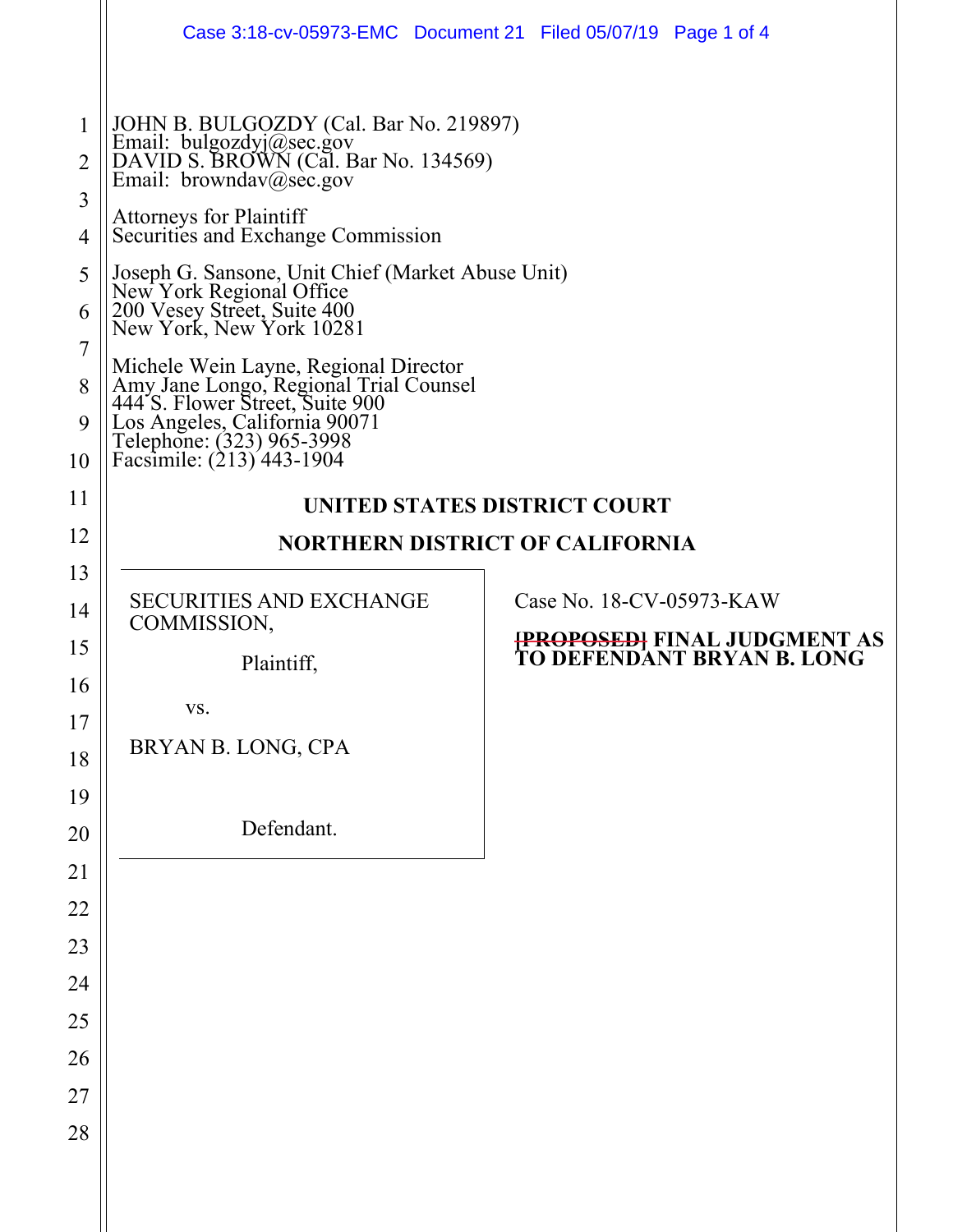1

The Securities and Exchange Commission having filed a Complaint and Defendant Bryan B. Long having entered a general appearance; consented to the Court's jurisdiction over Defendant and the subject matter of this action; consented to entry of this Final Judgment without admitting or denying the allegations of the Complaint (except as to jurisdiction and except as otherwise provided herein in paragraph IV); waived findings of fact and conclusions of law; and waived any right to appeal from this Final Judgment:

#### **I.**

IT IS HEREBY ORDERED, ADJUDGED, AND DECREED that Defendant is permanently restrained and enjoined from violating, directly or indirectly, Section 10(b) of the Securities Exchange Act of 1934 (the "Exchange Act") [15 U.S.C. § 78j(b)] and Rule 10b-5 promulgated thereunder [17 C.F.R. § 240.10b-5], by using any means or instrumentality of interstate commerce, or of the mails, or of any facility of any national securities exchange, in connection with the purchase or sale of any security:

(a) to employ any device, scheme, or artifice to defraud;

- (b) to make any untrue statement of a material fact or to omit to state a material fact necessary in order to make the statements made, in the light of the circumstances under which they were made, not misleading; or
- (c) to engage in any act, practice, or course of business which operates or would operate as a fraud or deceit upon any person.

IT IS FURTHER ORDERED, ADJUDGED, AND DECREED that, as provided in Federal Rule of Civil Procedure 65(d)(2), the foregoing paragraph also binds the following who receive actual notice of this Final Judgment by personal service or otherwise: (a) Defendant's officers, agents, servants, employees, and attorneys; and (b) other persons in active concert or participation with Defendant or with anyone described in (a).

1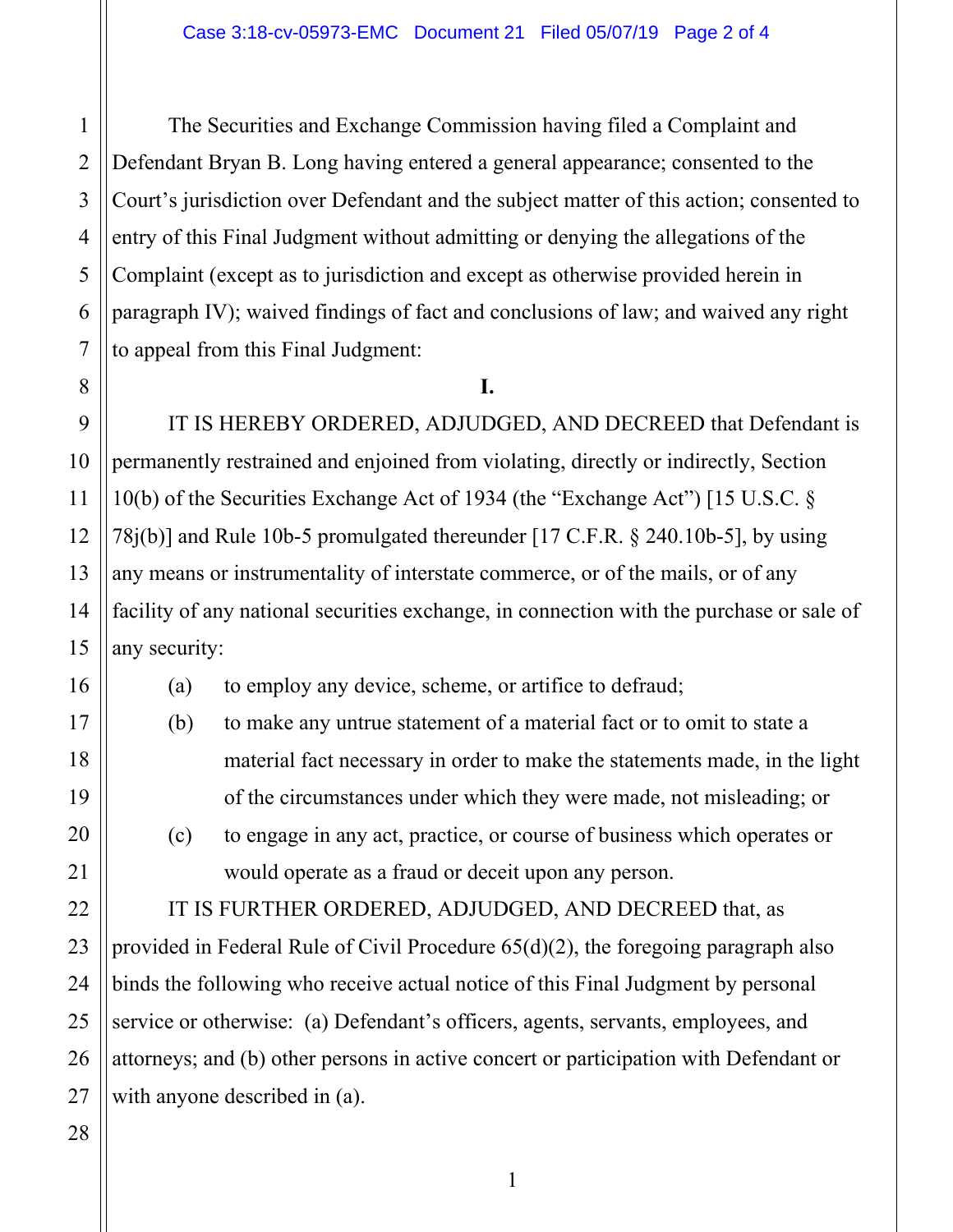IT IS FURTHER ORDERED, ADJUDGED, AND DECREED that Defendant is liable for disgorgement of \$35,842.49, representing profits gained as a result of the conduct alleged in the Complaint, together with prejudgment interest thereon in the amount of \$636.66, and a civil penalty in the amount of \$35,842.49 pursuant to Section 21A of the Exchange Act [15 U.S.C. § 78u-1]. Defendant shall satisfy this obligation by paying \$72,321.64 to the Securities and Exchange Commission within 14 days after entry of this Final Judgment.

Defendant may transmit payment electronically to the Commission, which will provide detailed ACH transfer/Fedwire instructions upon request. Payment may also be made directly from a bank account via Pay.gov through the SEC website at http://www.sec.gov/about/offices/ofm.htm. Defendant may also pay by certified check, bank cashier's check, or United States postal money order payable to the Securities and Exchange Commission, which shall be delivered or mailed to

Enterprise Services Center Accounts Receivable Branch 6500 South MacArthur Boulevard Oklahoma City, OK 73169

and shall be accompanied by a letter identifying the case title, civil action number, and name of this Court; Bryan B. Long as a defendant in this action; and specifying that payment is made pursuant to this Final Judgment.

Defendant shall simultaneously transmit photocopies of evidence of payment and case identifying information to the Commission's counsel in this action. By making this payment, Defendant relinquishes all legal and equitable right, title, and interest in such funds and no part of the funds shall be returned to Defendant. The Commission shall send the funds paid pursuant to this Final Judgment to the United States Treasury.

The Commission may enforce the Court's judgment for disgorgement and prejudgment interest by moving for civil contempt (and/or through other collection